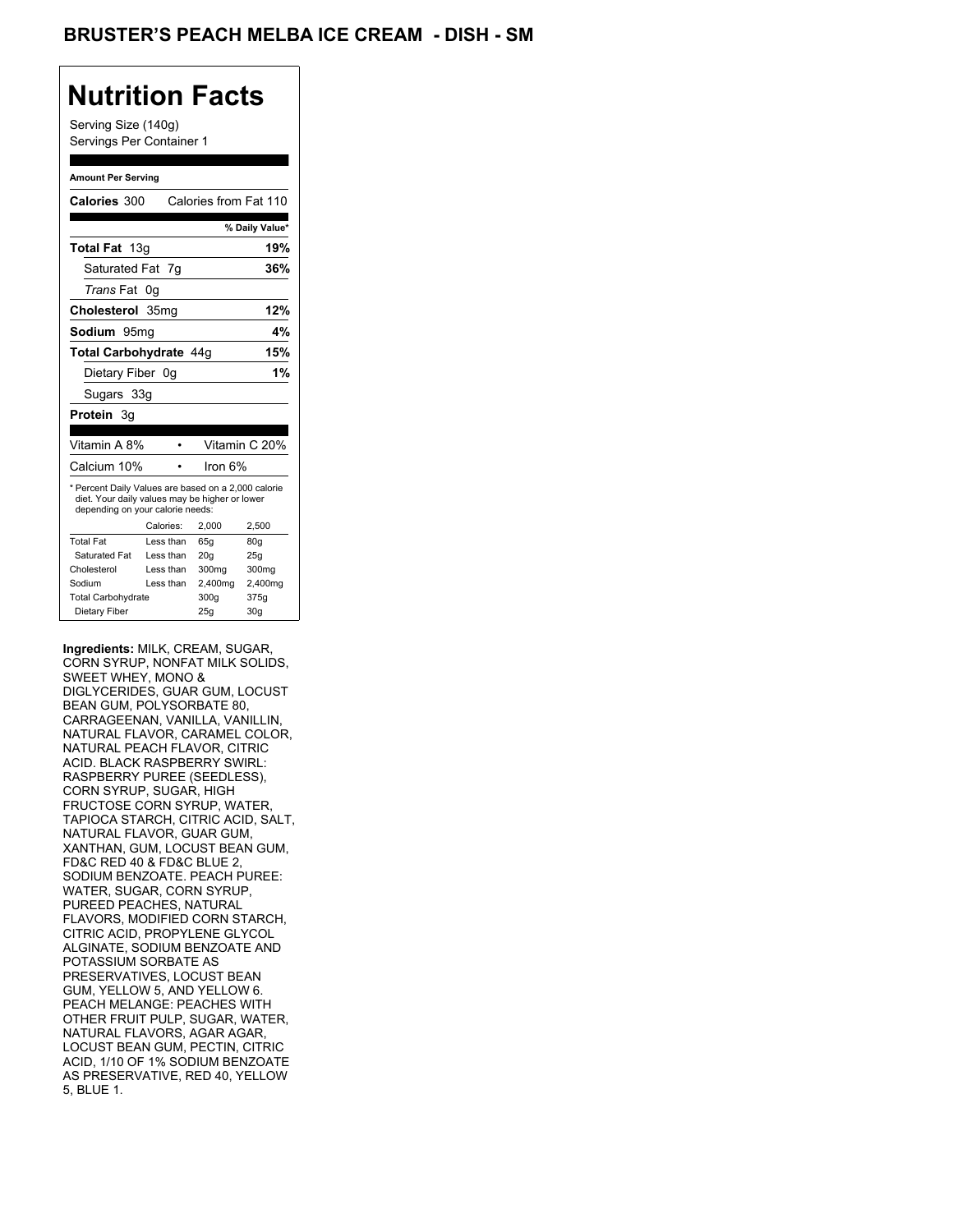#### BRUSTER'S PEACH MELBA ICE CREAM - DISH - REG

# Nutrition Facts

Serving Size (210g) Servings Per Container 1

#### Amount Per Serving

| Calories 450                                                                                                                              |           | Calories from Fat 170 |                 |
|-------------------------------------------------------------------------------------------------------------------------------------------|-----------|-----------------------|-----------------|
|                                                                                                                                           |           |                       | % Daily Value*  |
| <b>Total Fat</b><br>19 <sub>q</sub>                                                                                                       |           |                       | 29%             |
| Saturated Fat 11g                                                                                                                         |           |                       | 55%             |
| Trans Fat                                                                                                                                 | 0g        |                       |                 |
| Cholesterol 55mg                                                                                                                          |           |                       | 18%             |
| Sodium 140mg                                                                                                                              |           |                       | 6%              |
| Total Carbohydrate 66g                                                                                                                    |           |                       | 22%             |
| Dietary Fiber <1g                                                                                                                         |           |                       | 2%              |
| Sugars 50g                                                                                                                                |           |                       |                 |
| Protein 5g                                                                                                                                |           |                       |                 |
|                                                                                                                                           |           |                       |                 |
| Vitamin A 15%                                                                                                                             |           |                       | Vitamin C 25%   |
| Calcium 20%                                                                                                                               |           | Iron 10%              |                 |
| * Percent Daily Values are based on a 2,000 calorie<br>diet. Your daily values may be higher or lower<br>depending on your calorie needs: |           |                       |                 |
|                                                                                                                                           | Calories: | 2,000                 | 2,500           |
| <b>Total Fat</b>                                                                                                                          | Less than | 65q                   | 80g             |
| Saturated Fat                                                                                                                             | Less than | 20 <sub>g</sub>       | 25g             |
| Cholesterol                                                                                                                               | Less than | 300mg                 | 300mg           |
| Sodium                                                                                                                                    | Less than | 2,400mg               | 2,400mg         |
| <b>Total Carbohydrate</b>                                                                                                                 |           | 300g                  | 375g            |
| Dietary Fiber                                                                                                                             |           | 25q                   | 30 <sub>g</sub> |

Ingredients: MILK, CREAM, SUGAR, CORN SYRUP, NONFAT MILK SOLIDS, SWEET WHEY, MONO & DIGLYCERIDES, GUAR GUM, LOCUST BEAN GUM, POLYSORBATE 80, CARRAGEENAN, VANILLA, VANILLIN, NATURAL FLAVOR, CARAMEL COLOR, NATURAL PEACH FLAVOR, CITRIC ACID. BLACK RASPBERRY SWIRL: RASPBERRY PUREE (SEEDLESS), CORN SYRUP, SUGAR, HIGH FRUCTOSE CORN SYRUP, WATER, TAPIOCA STARCH, CITRIC ACID, SALT, NATURAL FLAVOR, GUAR GUM, XANTHAN, GUM, LOCUST BEAN GUM, FD&C RED 40 & FD&C BLUE 2, SODIUM BENZOATE. PEACH PUREE: WATER, SUGAR, CORN SYRUP, PUREED PEACHES, NATURAL FLAVORS, MODIFIED CORN STARCH, CITRIC ACID, PROPYLENE GLYCOL ALGINATE, SODIUM BENZOATE AND POTASSIUM SORBATE AS PRESERVATIVES, LOCUST BEAN GUM, YELLOW 5, AND YELLOW 6. PEACH MELANGE: PEACHES WITH OTHER FRUIT PULP, SUGAR, WATER, NATURAL FLAVORS, AGAR AGAR, LOCUST BEAN GUM, PECTIN, CITRIC ACID, 1/10 OF 1% SODIUM BENZOATE AS PRESERVATIVE, RED 40, YELLOW 5, BLUE 1.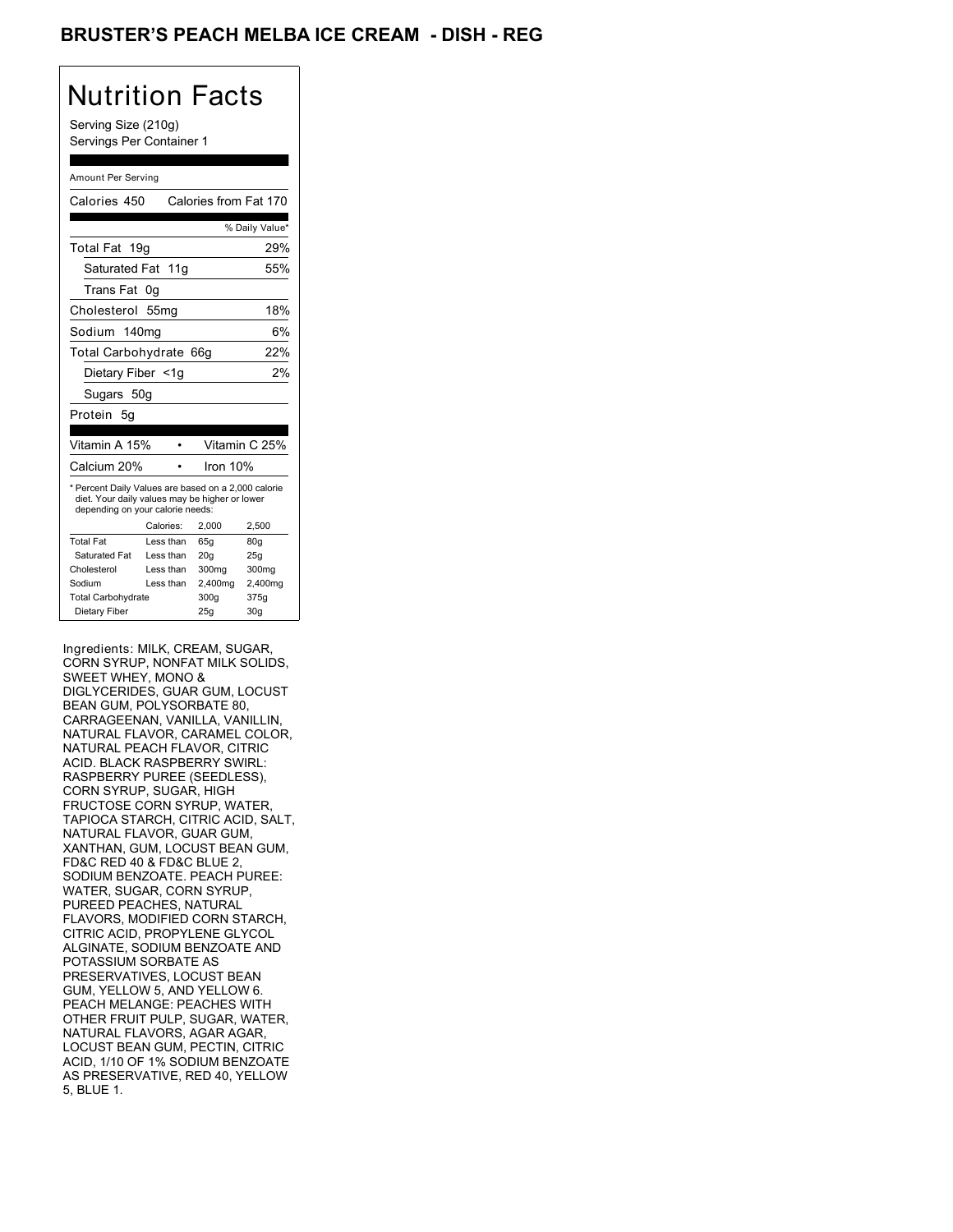#### BRUSTER'S PEACH MELBA ICE CREAM - DISH - LG

# Nutrition Facts

Serving Size (280g) Servings Per Container 1

#### Amount Per Serving

| Calories 600                                                                                                                              |                        | Calories from Fat 230 |                 |
|-------------------------------------------------------------------------------------------------------------------------------------------|------------------------|-----------------------|-----------------|
|                                                                                                                                           |                        |                       | % Daily Value*  |
| Total Fat 25g                                                                                                                             |                        |                       | 38%             |
| Saturated Fat 15g                                                                                                                         |                        |                       | 73%             |
| <b>Trans Fat</b>                                                                                                                          | 0g                     |                       |                 |
| Cholesterol 75mg                                                                                                                          |                        |                       | 24%             |
| Sodium 190mg                                                                                                                              |                        |                       | 8%              |
| Total Carbohydrate 88g                                                                                                                    |                        |                       | 29%             |
| Dietary Fiber <1g                                                                                                                         |                        |                       | 3%              |
| Sugars 66g                                                                                                                                |                        |                       |                 |
| Protein<br>6g                                                                                                                             |                        |                       |                 |
|                                                                                                                                           |                        |                       |                 |
| Vitamin A 15%                                                                                                                             | ٠                      |                       | Vitamin C 35%   |
| Calcium 25%                                                                                                                               |                        | Iron 15%              |                 |
| * Percent Daily Values are based on a 2,000 calorie<br>diet. Your daily values may be higher or lower<br>depending on your calorie needs: | Calories:              | 2,000                 | 2,500           |
| <b>Total Fat</b>                                                                                                                          |                        |                       |                 |
|                                                                                                                                           | Less than              | 65q                   | 80 <sub>g</sub> |
| Saturated Fat                                                                                                                             | Less than              | 20q                   | 25q             |
| Cholesterol<br>Sodium                                                                                                                     | Less than<br>Less than | 300mg                 | 300mg           |
|                                                                                                                                           |                        | 2,400mg               | 2,400mg         |
| <b>Total Carbohydrate</b>                                                                                                                 |                        | 300g                  | 375g            |
| Dietary Fiber                                                                                                                             |                        | 25g                   | 30 <sub>q</sub> |

Ingredients: MILK, CREAM, SUGAR, CORN SYRUP, NONFAT MILK SOLIDS, SWEET WHEY, MONO & DIGLYCERIDES, GUAR GUM, LOCUST BEAN GUM, POLYSORBATE 80, CARRAGEENAN, VANILLA, VANILLIN, NATURAL FLAVOR, CARAMEL COLOR, NATURAL PEACH FLAVOR, CITRIC ACID. BLACK RASPBERRY SWIRL: RASPBERRY PUREE (SEEDLESS), CORN SYRUP, SUGAR, HIGH FRUCTOSE CORN SYRUP, WATER, TAPIOCA STARCH, CITRIC ACID, SALT, NATURAL FLAVOR, GUAR GUM, XANTHAN, GUM, LOCUST BEAN GUM, FD&C RED 40 & FD&C BLUE 2, SODIUM BENZOATE. PEACH PUREE: WATER, SUGAR, CORN SYRUP, PUREED PEACHES, NATURAL FLAVORS, MODIFIED CORN STARCH, CITRIC ACID, PROPYLENE GLYCOL ALGINATE, SODIUM BENZOATE AND POTASSIUM SORBATE AS PRESERVATIVES, LOCUST BEAN GUM, YELLOW 5, AND YELLOW 6. PEACH MELANGE: PEACHES WITH OTHER FRUIT PULP, SUGAR, WATER, NATURAL FLAVORS, AGAR AGAR, LOCUST BEAN GUM, PECTIN, CITRIC ACID, 1/10 OF 1% SODIUM BENZOATE AS PRESERVATIVE, RED 40, YELLOW 5, BLUE 1.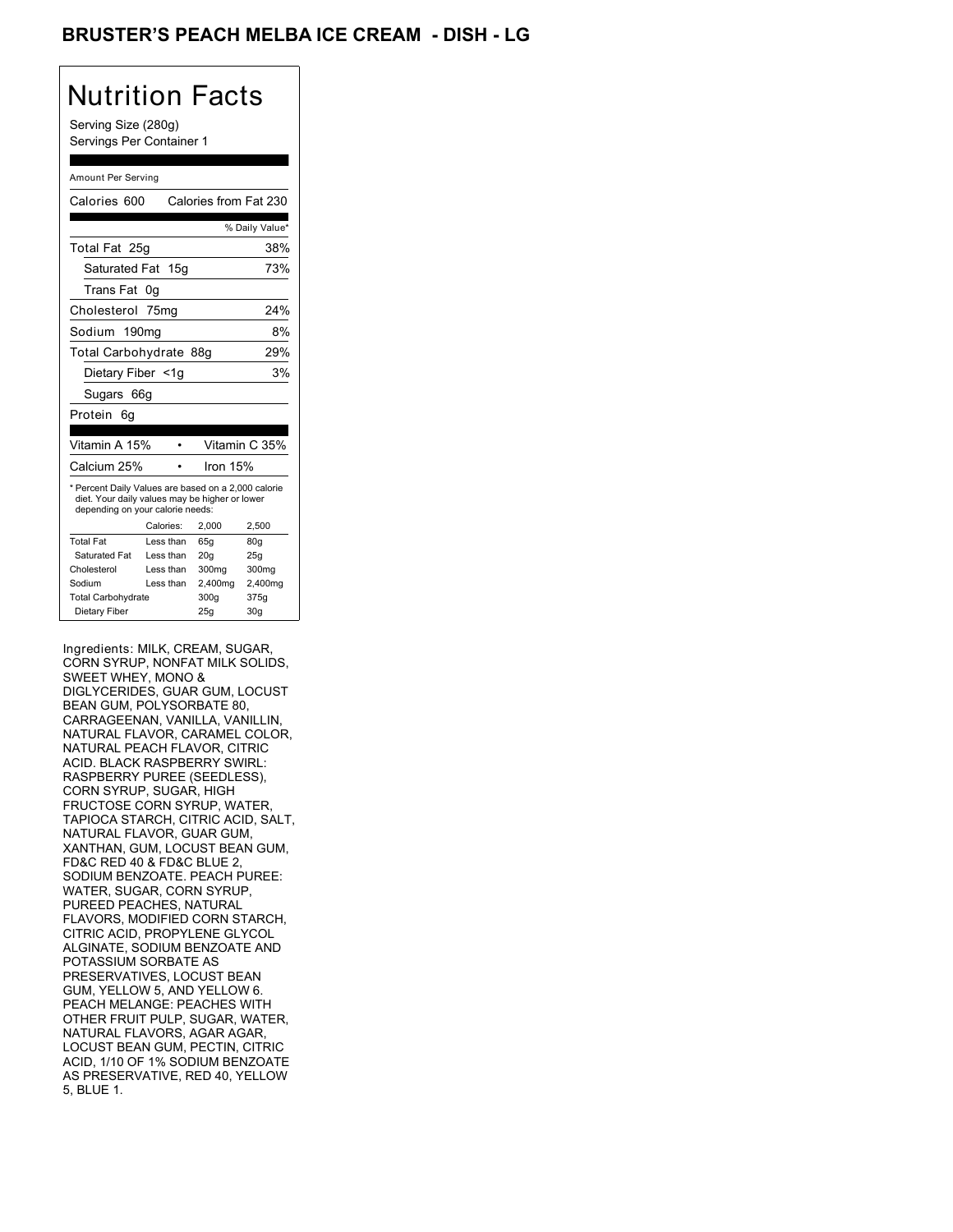### BRUSTER'S PEACH MELBA ICE CREAM - SUGAR CONE - SM

| <b>Nutrition Facts</b>                          | * Per<br>diet.<br>dep  |
|-------------------------------------------------|------------------------|
| Serving Size (153g)<br>Servings Per Container 1 | Total<br>Satu<br>Chole |
| Amount Per Serving                              | Sodiu<br>Total         |
| Calories from Fat 110<br>Calories 350           | Diet                   |
| % Daily Value*                                  |                        |
| 20%<br>Total Fat 13g                            |                        |
| Saturated Fat 7g<br>36%                         |                        |
| Trans Fat 0g                                    |                        |
| 12%<br>Cholesterol 35mg                         |                        |
| 5%<br>Sodium 115mg                              |                        |
| 19%<br>Total Carbohydrate 56g                   |                        |
| 1%<br>Dietary Fiber 0g                          |                        |
| Sugars 36g                                      |                        |
| Protein 4g                                      |                        |
| Vitamin A 8%<br>Vitamin C 20%                   |                        |
| Calcium 15%<br>Iron 8%                          |                        |

| * Percent Daily Values are based on a 2,000 calorie<br>diet. Your daily values may be higher or lower<br>depending on your calorie needs: |           |         |         |  |
|-------------------------------------------------------------------------------------------------------------------------------------------|-----------|---------|---------|--|
|                                                                                                                                           | Calories: | 2.000   | 2.500   |  |
| <b>Total Fat</b>                                                                                                                          | Less than | 65q     | 80g     |  |
| Saturated Fat                                                                                                                             | Less than | 20q     | 25q     |  |
| Cholesterol                                                                                                                               | Less than | 300mg   | 300mg   |  |
| Sodium                                                                                                                                    | Less than | 2,400mg | 2,400mg |  |
| <b>Total Carbohydrate</b>                                                                                                                 |           | 300q    | 375g    |  |
| Dietary Fiber                                                                                                                             |           | 25q     | 30q     |  |
|                                                                                                                                           |           |         |         |  |

Ingredients: MILK, CREAM, SUGAR, CORN SYRUP, NONFAT MILK SOLIDS, SWEET WHEY, MONO & DIGLYCERIDES, GUAR GUM, LOCUST BEAN GUM, POLYSORBATE 80, CARRAGEENAN, VANILLA, VANILLIN, NATURAL FLAVOR, CARAMEL COLOR, NATURAL PEACH FLAVOR, CITRIC ACID. BLACK RASPBERRY SWIRL: RASPBERRY PUREE (SEEDLESS), CORN SYRUP, SUGAR, HIGH FRUCTOSE CORN SYRUP, WATER, TAPIOCA STARCH, CITRIC ACID, SALT, NATURAL FLAVOR, GUAR GUM, XANTHAN, GUM, LOCUST BEAN GUM, FD&C RED 40 & FD&C BLUE 2, SODIUM BENZOATE. PEACH PUREE: WATER, SUGAR, CORN SYRUP, PUREED PEACHES, NATURAL FLAVORS, MODIFIED CORN STARCH, CITRIC ACID, PROPYLENE GLYCOL ALGINATE, SODIUM BENZOATE AND POTASSIUM SORBATE AS PRESERVATIVES, LOCUST BEAN GUM, YELLOW 5, AND YELLOW 6. PEACH MELANGE: PEACHES WITH OTHER FRUIT PULP, SUGAR, WATER, NATURAL FLAVORS, AGAR AGAR, LOCUST BEAN GUM, PECTIN, CITRIC ACID, 1/10 OF 1% SODIUM BENZOATE AS PRESERVATIVE, RED 40, YELLOW 5, BLUE 1. SUGAR CONE: ENRICHED WHEAT FLOUR (ENRICHED WITH NIACIN, REDUCED IRON, THIAMIN MONONITRATE, RIBOFLAVIN, FOLIC ACID), TAPIOCA FLOUR, SUGAR, VEGETABLE SHORTENING (SOYBEAN AND/OR CANOLA OIL, MODIFIED PALM OIL, SOY LECITHIN, AND/OR PARTIALLY HYDROGENATED SOYBEAN OIL), OAT FIBER AND/OR VEGETABLE FIBER, SALT, CARAMEL COLOR, ARTIFICIAL FLAVOR, SOY LECITHIN.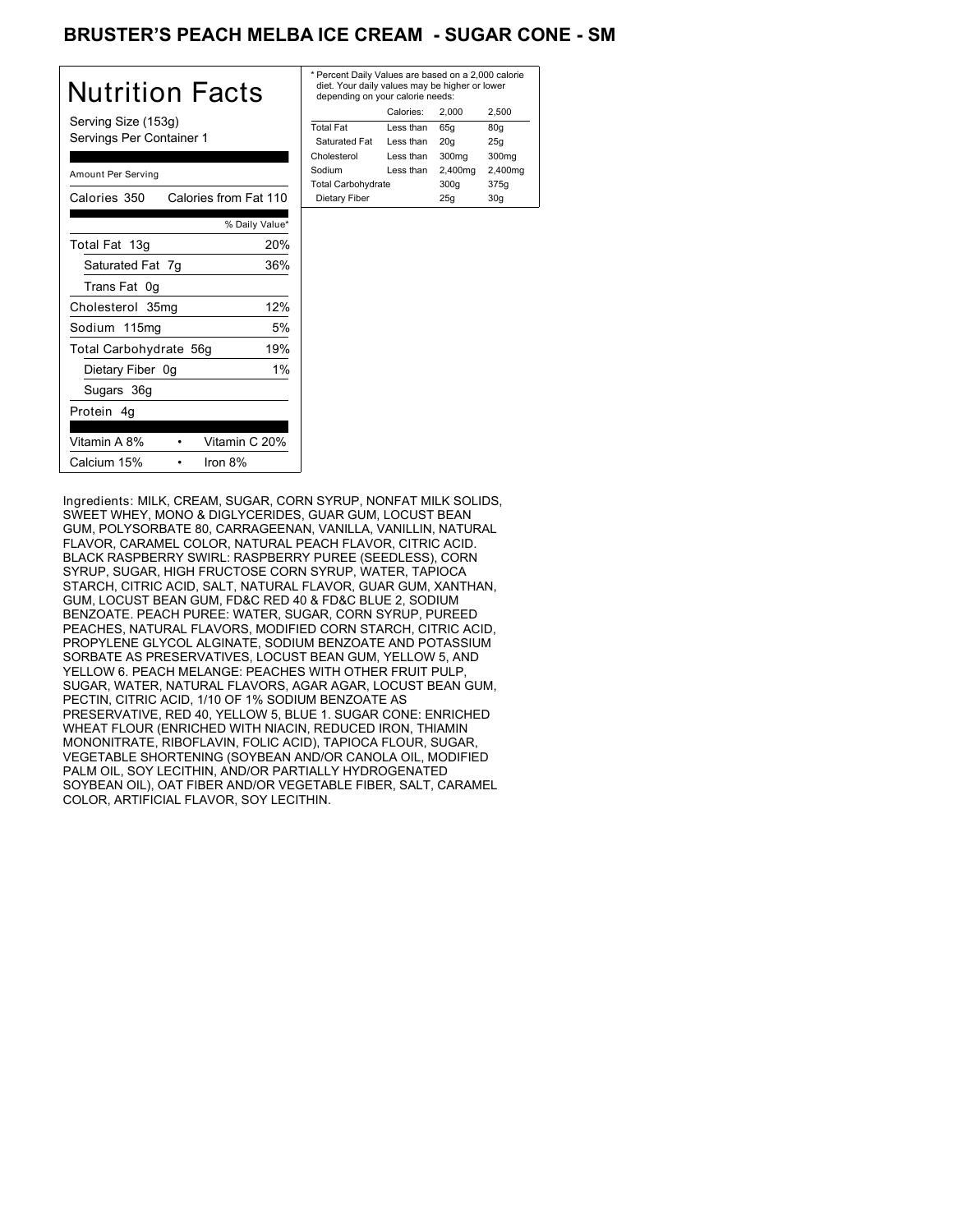### BRUSTER'S PEACH MELBA ICE CREAM - SUGAR CONE - REG

| <b>Nutrition Facts</b>                          | * Per<br>diet<br>dep |
|-------------------------------------------------|----------------------|
| Serving Size (223g)<br>Servings Per Container 1 | Total<br>Sat<br>Chol |
| Amount Per Serving                              | Sodi<br>Total        |
| Calories 500<br>Calories from Fat 170           | Die:                 |
| % Daily Value*                                  |                      |
| 29%<br>Total Fat 19g                            |                      |
| Saturated Fat 11g<br>55%                        |                      |
| Trans Fat 0g                                    |                      |
| 18%<br>Cholesterol 55mg                         |                      |
| Sodium 160mg<br>7%                              |                      |
| 26%<br>Total Carbohydrate 78g                   |                      |
| 2%<br>Dietary Fiber <1g                         |                      |
| Sugars 53g                                      |                      |
| Protein 5q                                      |                      |
| Vitamin A 15%<br>Vitamin C 25%                  |                      |
| Calcium 20%<br>Iron $10%$                       |                      |

| * Percent Daily Values are based on a 2,000 calorie<br>diet. Your daily values may be higher or lower<br>depending on your calorie needs: |                   |         |  |  |
|-------------------------------------------------------------------------------------------------------------------------------------------|-------------------|---------|--|--|
| Calories:                                                                                                                                 | 2.000             | 2.500   |  |  |
| Less than                                                                                                                                 | 65q               | 80q     |  |  |
| Less than                                                                                                                                 | 20q               | 25q     |  |  |
| Less than                                                                                                                                 | 300 <sub>ma</sub> | 300mg   |  |  |
| Less than                                                                                                                                 | 2,400mg           | 2,400mg |  |  |
| <b>Total Carbohydrate</b>                                                                                                                 |                   | 375g    |  |  |
| Dietary Fiber<br>25q<br>30q                                                                                                               |                   |         |  |  |
|                                                                                                                                           |                   | 300q    |  |  |

Ingredients: MILK, CREAM, SUGAR, CORN SYRUP, NONFAT MILK SOLIDS, SWEET WHEY, MONO & DIGLYCERIDES, GUAR GUM, LOCUST BEAN GUM, POLYSORBATE 80, CARRAGEENAN, VANILLA, VANILLIN, NATURAL FLAVOR, CARAMEL COLOR, NATURAL PEACH FLAVOR, CITRIC ACID. BLACK RASPBERRY SWIRL: RASPBERRY PUREE (SEEDLESS), CORN SYRUP, SUGAR, HIGH FRUCTOSE CORN SYRUP, WATER, TAPIOCA STARCH, CITRIC ACID, SALT, NATURAL FLAVOR, GUAR GUM, XANTHAN, GUM, LOCUST BEAN GUM, FD&C RED 40 & FD&C BLUE 2, SODIUM BENZOATE. PEACH PUREE: WATER, SUGAR, CORN SYRUP, PUREED PEACHES, NATURAL FLAVORS, MODIFIED CORN STARCH, CITRIC ACID, PROPYLENE GLYCOL ALGINATE, SODIUM BENZOATE AND POTASSIUM SORBATE AS PRESERVATIVES, LOCUST BEAN GUM, YELLOW 5, AND YELLOW 6. PEACH MELANGE: PEACHES WITH OTHER FRUIT PULP, SUGAR, WATER, NATURAL FLAVORS, AGAR AGAR, LOCUST BEAN GUM, PECTIN, CITRIC ACID, 1/10 OF 1% SODIUM BENZOATE AS PRESERVATIVE, RED 40, YELLOW 5, BLUE 1. SUGAR CONE: ENRICHED WHEAT FLOUR (ENRICHED WITH NIACIN, REDUCED IRON, THIAMIN MONONITRATE, RIBOFLAVIN, FOLIC ACID), TAPIOCA FLOUR, SUGAR, VEGETABLE SHORTENING (SOYBEAN AND/OR CANOLA OIL, MODIFIED PALM OIL, SOY LECITHIN, AND/OR PARTIALLY HYDROGENATED SOYBEAN OIL), OAT FIBER AND/OR VEGETABLE FIBER, SALT, CARAMEL COLOR, ARTIFICIAL FLAVOR, SOY LECITHIN.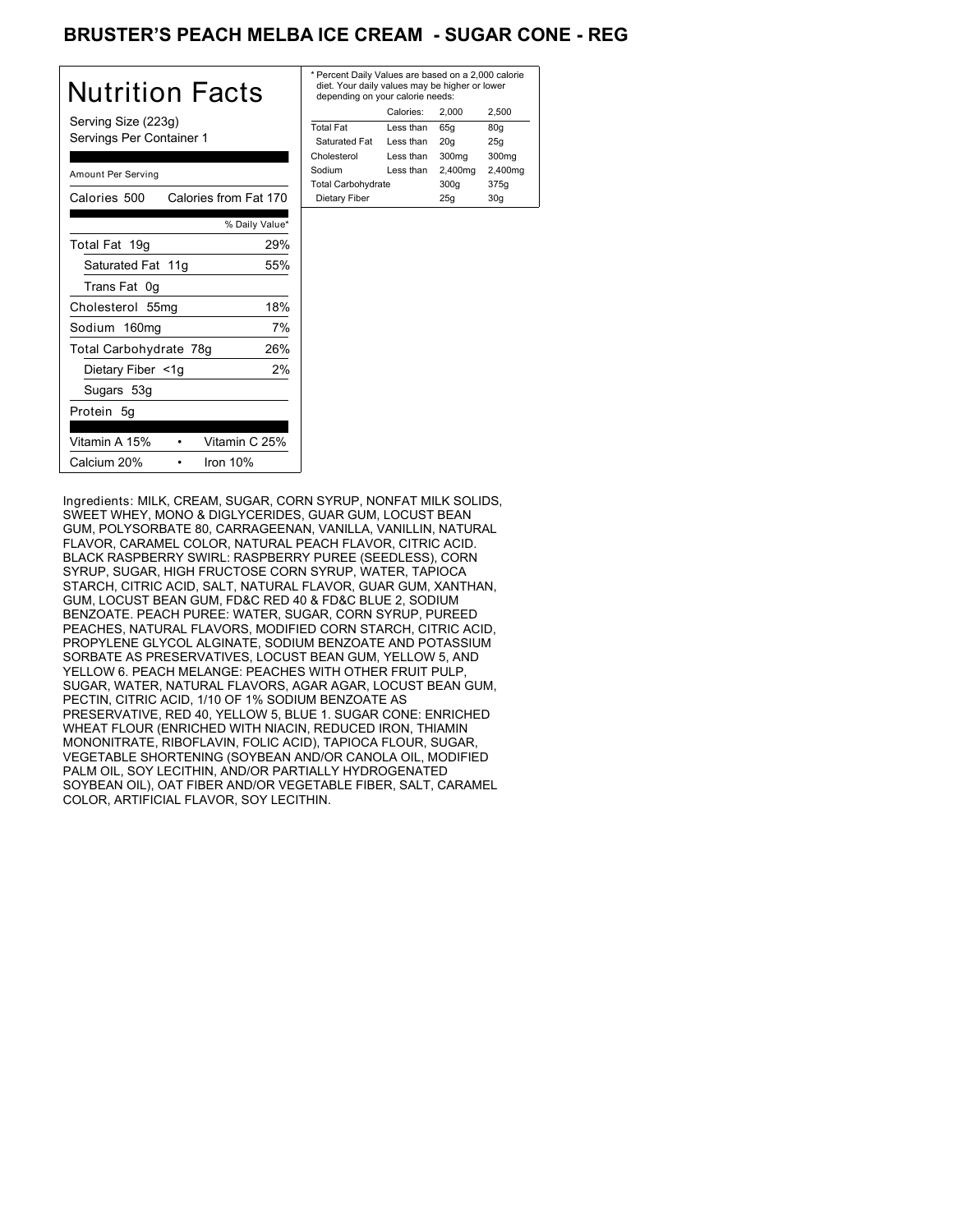### BRUSTER'S PEACH MELBA ICE CREAM - SUGAR CONE - LG

| Nutrition Facts                                 | * Pe<br>die<br>de |
|-------------------------------------------------|-------------------|
| Serving Size (293g)<br>Servings Per Container 1 | Tota<br>Sa<br>Chc |
| Amount Per Serving                              | Sod<br>Tota       |
| Calories 660<br>Calories from Fat 230           | D <sub>i</sub>    |
| % Daily Value*                                  |                   |
| 39%<br>Total Fat 25g                            |                   |
| 73%<br>Saturated Fat 15g                        |                   |
| Trans Fat 0g                                    |                   |
| 24%<br>Cholesterol 75mg                         |                   |
| Sodium 210mg<br>9%                              |                   |
| 33%<br>Total Carbohydrate 100g                  |                   |
| 3%<br>Dietary Fiber <1g                         |                   |
| Sugars 69g                                      |                   |
| Protein 7g                                      |                   |
| Vitamin A 15%<br>Vitamin C 35%                  |                   |
| Calcium 25%<br>Iron $15%$                       |                   |

| * Percent Daily Values are based on a 2,000 calorie<br>diet. Your daily values may be higher or lower<br>depending on your calorie needs: |         |         |  |  |
|-------------------------------------------------------------------------------------------------------------------------------------------|---------|---------|--|--|
| Calories:                                                                                                                                 | 2.000   | 2.500   |  |  |
| Less than                                                                                                                                 | 65q     | 80q     |  |  |
| Less than                                                                                                                                 | 20q     | 25q     |  |  |
| I ess than                                                                                                                                | 300mg   | 300mg   |  |  |
| Less than                                                                                                                                 | 2,400mg | 2,400mg |  |  |
| <b>Total Carbohydrate</b>                                                                                                                 |         | 375g    |  |  |
|                                                                                                                                           | 25q     | 30q     |  |  |
|                                                                                                                                           |         | 300q    |  |  |

Ingredients: MILK, CREAM, SUGAR, CORN SYRUP, NONFAT MILK SOLIDS, SWEET WHEY, MONO & DIGLYCERIDES, GUAR GUM, LOCUST BEAN GUM, POLYSORBATE 80, CARRAGEENAN, VANILLA, VANILLIN, NATURAL FLAVOR, CARAMEL COLOR, NATURAL PEACH FLAVOR, CITRIC ACID. BLACK RASPBERRY SWIRL: RASPBERRY PUREE (SEEDLESS), CORN SYRUP, SUGAR, HIGH FRUCTOSE CORN SYRUP, WATER, TAPIOCA STARCH, CITRIC ACID, SALT, NATURAL FLAVOR, GUAR GUM, XANTHAN, GUM, LOCUST BEAN GUM, FD&C RED 40 & FD&C BLUE 2, SODIUM BENZOATE. PEACH PUREE: WATER, SUGAR, CORN SYRUP, PUREED PEACHES, NATURAL FLAVORS, MODIFIED CORN STARCH, CITRIC ACID, PROPYLENE GLYCOL ALGINATE, SODIUM BENZOATE AND POTASSIUM SORBATE AS PRESERVATIVES, LOCUST BEAN GUM, YELLOW 5, AND YELLOW 6. PEACH MELANGE: PEACHES WITH OTHER FRUIT PULP, SUGAR, WATER, NATURAL FLAVORS, AGAR AGAR, LOCUST BEAN GUM, PECTIN, CITRIC ACID, 1/10 OF 1% SODIUM BENZOATE AS PRESERVATIVE, RED 40, YELLOW 5, BLUE 1. SUGAR CONE: ENRICHED WHEAT FLOUR (ENRICHED WITH NIACIN, REDUCED IRON, THIAMIN MONONITRATE, RIBOFLAVIN, FOLIC ACID), TAPIOCA FLOUR, SUGAR, VEGETABLE SHORTENING (SOYBEAN AND/OR CANOLA OIL, MODIFIED PALM OIL, SOY LECITHIN, AND/OR PARTIALLY HYDROGENATED SOYBEAN OIL), OAT FIBER AND/OR VEGETABLE FIBER, SALT, CARAMEL COLOR, ARTIFICIAL FLAVOR, SOY LECITHIN.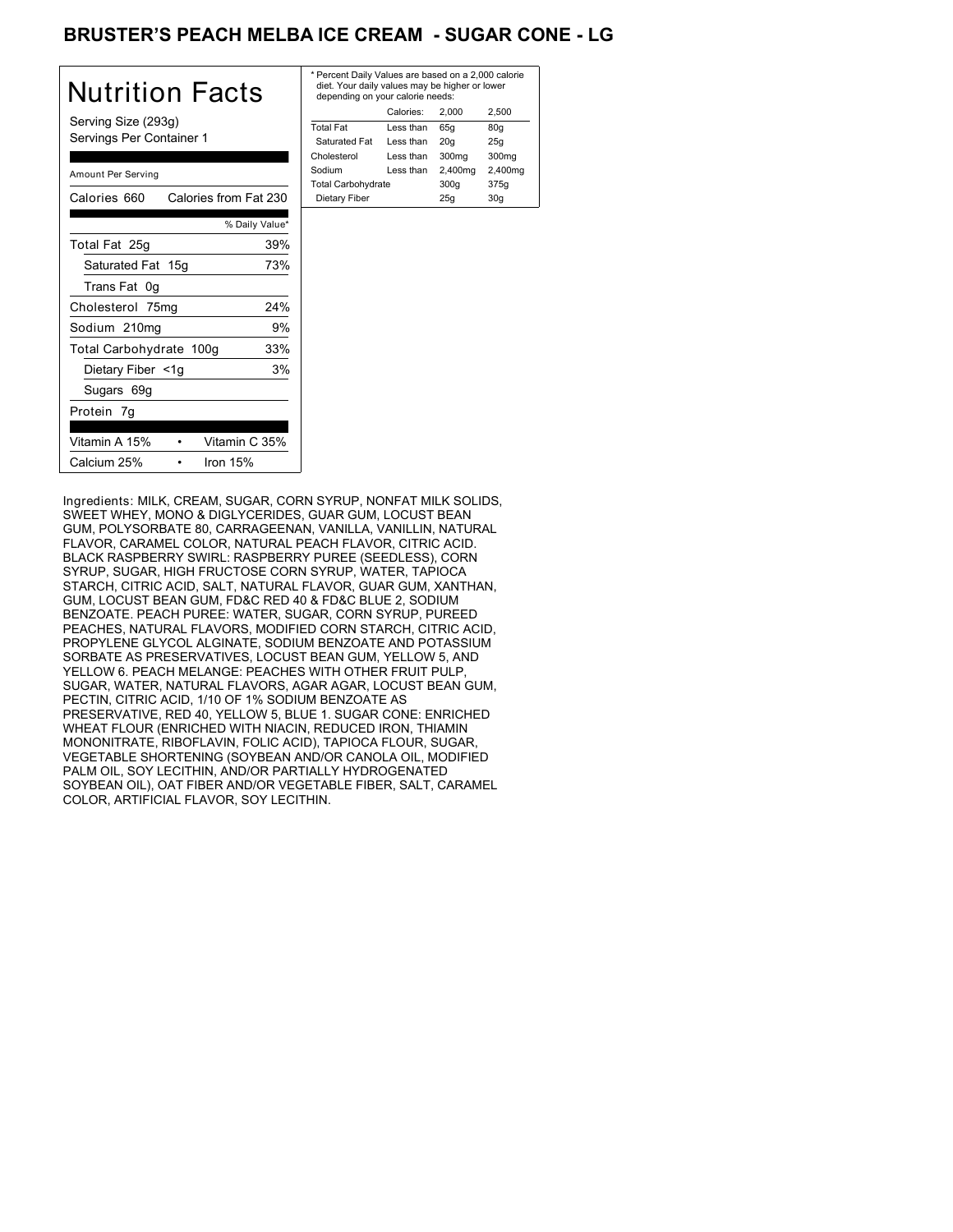### BRUSTER'S PEACH MELBA ICE CREAM - CAKE CONE - SM

| Nutrition Facts                                 | * Perd<br>diet.<br>dep |
|-------------------------------------------------|------------------------|
| Serving Size (146g)<br>Servings Per Container 1 | Total<br>Satu<br>Chole |
| Amount Per Serving                              | Sodiu<br>Total         |
| Calories from Fat 110<br>Calories 320           | Dieta                  |
| % Daily Value*                                  |                        |
| 19%<br>Total Fat 13g                            |                        |
| Saturated Fat 7g<br>36%                         |                        |
| Trans Fat 0g                                    |                        |
| 12%<br>Cholesterol 35mg                         |                        |
| Sodium 105mg<br>$4\%$                           |                        |
| 16%<br>Total Carbohydrate 49g                   |                        |
| 1%<br>Dietary Fiber 0g                          |                        |
| Sugars 33g                                      |                        |
| Protein 4q                                      |                        |
| Vitamin A 8%<br>Vitamin C 20%                   |                        |
| Calcium 10%<br>Iron 8%                          |                        |

| * Percent Daily Values are based on a 2,000 calorie<br>diet. Your daily values may be higher or lower<br>depending on your calorie needs: |           |         |                   |  |
|-------------------------------------------------------------------------------------------------------------------------------------------|-----------|---------|-------------------|--|
|                                                                                                                                           | Calories: | 2.000   | 2.500             |  |
| <b>Total Fat</b>                                                                                                                          | Less than | 65q     | 80q               |  |
| Saturated Fat                                                                                                                             | Less than | 20q     | 25q               |  |
| Cholesterol                                                                                                                               | Less than | 300mg   | 300 <sub>mq</sub> |  |
| Sodium                                                                                                                                    | Less than | 2,400mg | 2,400mg           |  |
| <b>Total Carbohydrate</b>                                                                                                                 |           | 300q    | 375g              |  |
| Dietary Fiber                                                                                                                             |           | 25q     | 30q               |  |
|                                                                                                                                           |           |         |                   |  |

Ingredients: MILK, CREAM, SUGAR, CORN SYRUP, NONFAT MILK SOLIDS, SWEET WHEY, MONO & DIGLYCERIDES, GUAR GUM, LOCUST BEAN GUM, POLYSORBATE 80, CARRAGEENAN, VANILLA, VANILLIN, NATURAL FLAVOR, CARAMEL COLOR, NATURAL PEACH FLAVOR, CITRIC ACID. BLACK RASPBERRY SWIRL: RASPBERRY PUREE (SEEDLESS), CORN SYRUP, SUGAR, HIGH FRUCTOSE CORN SYRUP, WATER, TAPIOCA STARCH, CITRIC ACID, SALT, NATURAL FLAVOR, GUAR GUM, XANTHAN, GUM, LOCUST BEAN GUM, FD&C RED 40 & FD&C BLUE 2, SODIUM BENZOATE. PEACH PUREE: WATER, SUGAR, CORN SYRUP, PUREED PEACHES, NATURAL FLAVORS, MODIFIED CORN STARCH, CITRIC ACID, PROPYLENE GLYCOL ALGINATE, SODIUM BENZOATE AND POTASSIUM SORBATE AS PRESERVATIVES, LOCUST BEAN GUM, YELLOW 5, AND YELLOW 6. PEACH MELANGE: PEACHES WITH OTHER FRUIT PULP, SUGAR, WATER, NATURAL FLAVORS, AGAR AGAR, LOCUST BEAN GUM, PECTIN, CITRIC ACID, 1/10 OF 1% SODIUM BENZOATE AS PRESERVATIVE, RED 40, YELLOW 5, BLUE 1. CAKE CONE: ENRICHED WHEAT FLOUR (ENRICHED WITH NIACIN, REDUCED IRON, THIAMIN MONONITRATE, RIBOFLAVIN, FOLIC ACID), TAPIOCA FLOUR, SUGAR, VEGETABLE OIL SHORTENING (SOYBEAN AND/OR CANOLA OIL, MODIFIED PALM OIL, SOY LECITHIN, AND/OR PARTIALLY HYDROGENATED SOYBEAN OIL), LEAVENING (SODIUM BICARBONATE, AMMONIUM BICARBONATE), SALT, NATURAL FLAVOR, ANNATTO (VEGETABLE COLOR).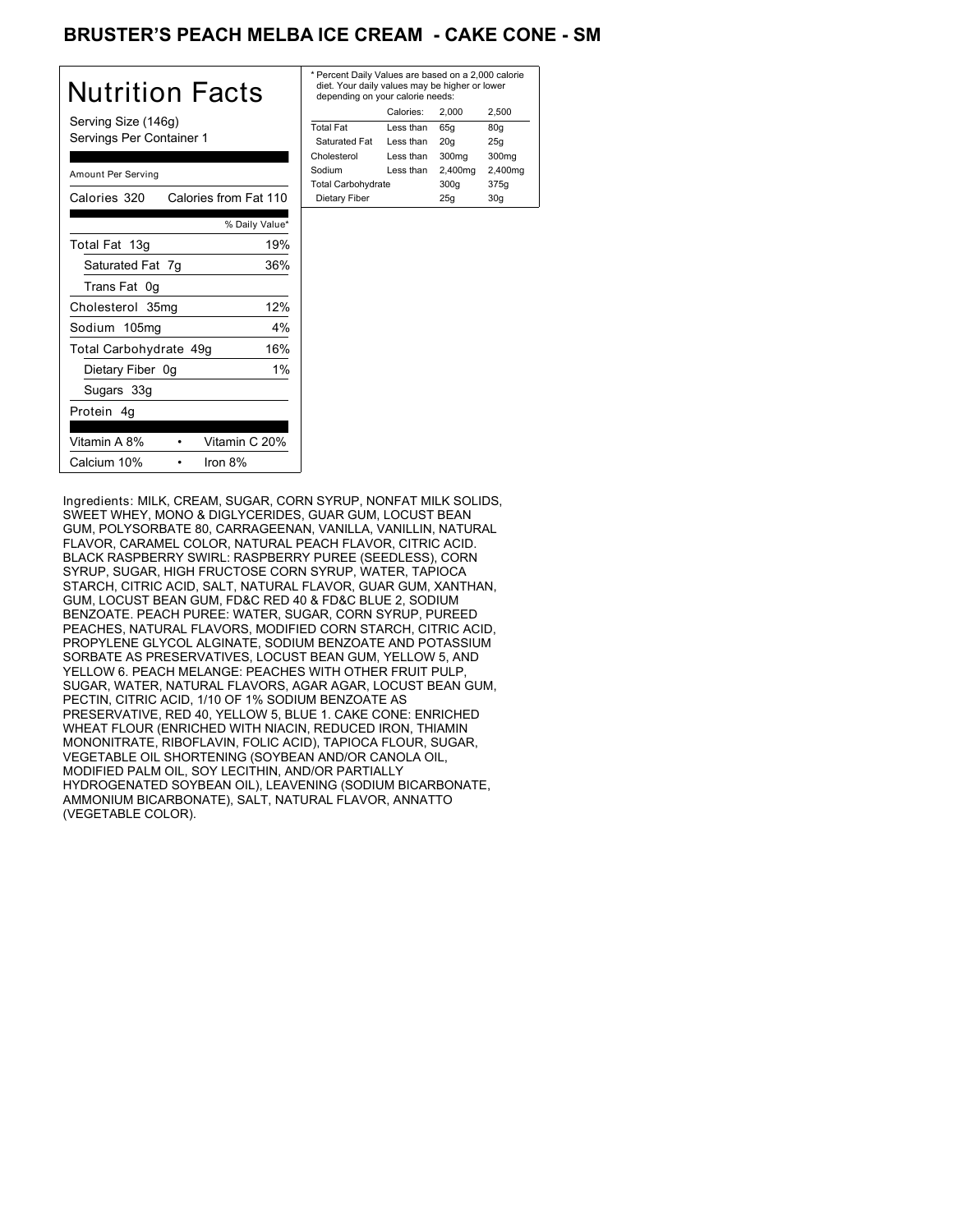### BRUSTER'S PEACH MELBA ICE CREAM - CAKE CONE - REG

| Nutrition Facts                                 | * Per<br>die <sup>®</sup><br>der |
|-------------------------------------------------|----------------------------------|
| Serving Size (216g)<br>Servings Per Container 1 | Tota<br>Sat<br>Chol              |
| Amount Per Serving                              | Sodi<br>Tota                     |
| Calories from Fat 170<br>Calories 480           | Die                              |
| % Daily Value*                                  |                                  |
| 29%<br>Total Fat 19g                            |                                  |
| Saturated Fat 11g<br>55%                        |                                  |
| Trans Fat 0g                                    |                                  |
| 18%<br>Cholesterol 55mg                         |                                  |
| 6%<br>Sodium 150mg                              |                                  |
| Total Carbohydrate 71g<br>24%                   |                                  |
| 2%<br>Dietary Fiber <1g                         |                                  |
| Sugars 50g                                      |                                  |
| Protein 5q                                      |                                  |
| Vitamin A 15%<br>Vitamin C 25%                  |                                  |
| Calcium 20%<br>Iron $10%$                       |                                  |

| * Percent Daily Values are based on a 2,000 calorie<br>diet. Your daily values may be higher or lower<br>depending on your calorie needs: |           |         |                   |  |
|-------------------------------------------------------------------------------------------------------------------------------------------|-----------|---------|-------------------|--|
|                                                                                                                                           | Calories: | 2.000   | 2.500             |  |
| <b>Total Fat</b>                                                                                                                          | Less than | 65q     | 80q               |  |
| Saturated Fat                                                                                                                             | Less than | 20q     | 25q               |  |
| Cholesterol                                                                                                                               | Less than | 300mg   | 300 <sub>mq</sub> |  |
| Sodium                                                                                                                                    | Less than | 2,400mg | 2,400mg           |  |
| <b>Total Carbohydrate</b>                                                                                                                 |           | 300q    | 375g              |  |
| Dietary Fiber                                                                                                                             |           | 25q     | 30q               |  |
|                                                                                                                                           |           |         |                   |  |

Ingredients: MILK, CREAM, SUGAR, CORN SYRUP, NONFAT MILK SOLIDS, SWEET WHEY, MONO & DIGLYCERIDES, GUAR GUM, LOCUST BEAN GUM, POLYSORBATE 80, CARRAGEENAN, VANILLA, VANILLIN, NATURAL FLAVOR, CARAMEL COLOR, NATURAL PEACH FLAVOR, CITRIC ACID. BLACK RASPBERRY SWIRL: RASPBERRY PUREE (SEEDLESS), CORN SYRUP, SUGAR, HIGH FRUCTOSE CORN SYRUP, WATER, TAPIOCA STARCH, CITRIC ACID, SALT, NATURAL FLAVOR, GUAR GUM, XANTHAN, GUM, LOCUST BEAN GUM, FD&C RED 40 & FD&C BLUE 2, SODIUM BENZOATE. PEACH PUREE: WATER, SUGAR, CORN SYRUP, PUREED PEACHES, NATURAL FLAVORS, MODIFIED CORN STARCH, CITRIC ACID, PROPYLENE GLYCOL ALGINATE, SODIUM BENZOATE AND POTASSIUM SORBATE AS PRESERVATIVES, LOCUST BEAN GUM, YELLOW 5, AND YELLOW 6. PEACH MELANGE: PEACHES WITH OTHER FRUIT PULP, SUGAR, WATER, NATURAL FLAVORS, AGAR AGAR, LOCUST BEAN GUM, PECTIN, CITRIC ACID, 1/10 OF 1% SODIUM BENZOATE AS PRESERVATIVE, RED 40, YELLOW 5, BLUE 1. CAKE CONE: ENRICHED WHEAT FLOUR (ENRICHED WITH NIACIN, REDUCED IRON, THIAMIN MONONITRATE, RIBOFLAVIN, FOLIC ACID), TAPIOCA FLOUR, SUGAR, VEGETABLE OIL SHORTENING (SOYBEAN AND/OR CANOLA OIL, MODIFIED PALM OIL, SOY LECITHIN, AND/OR PARTIALLY HYDROGENATED SOYBEAN OIL), LEAVENING (SODIUM BICARBONATE, AMMONIUM BICARBONATE), SALT, NATURAL FLAVOR, ANNATTO (VEGETABLE COLOR).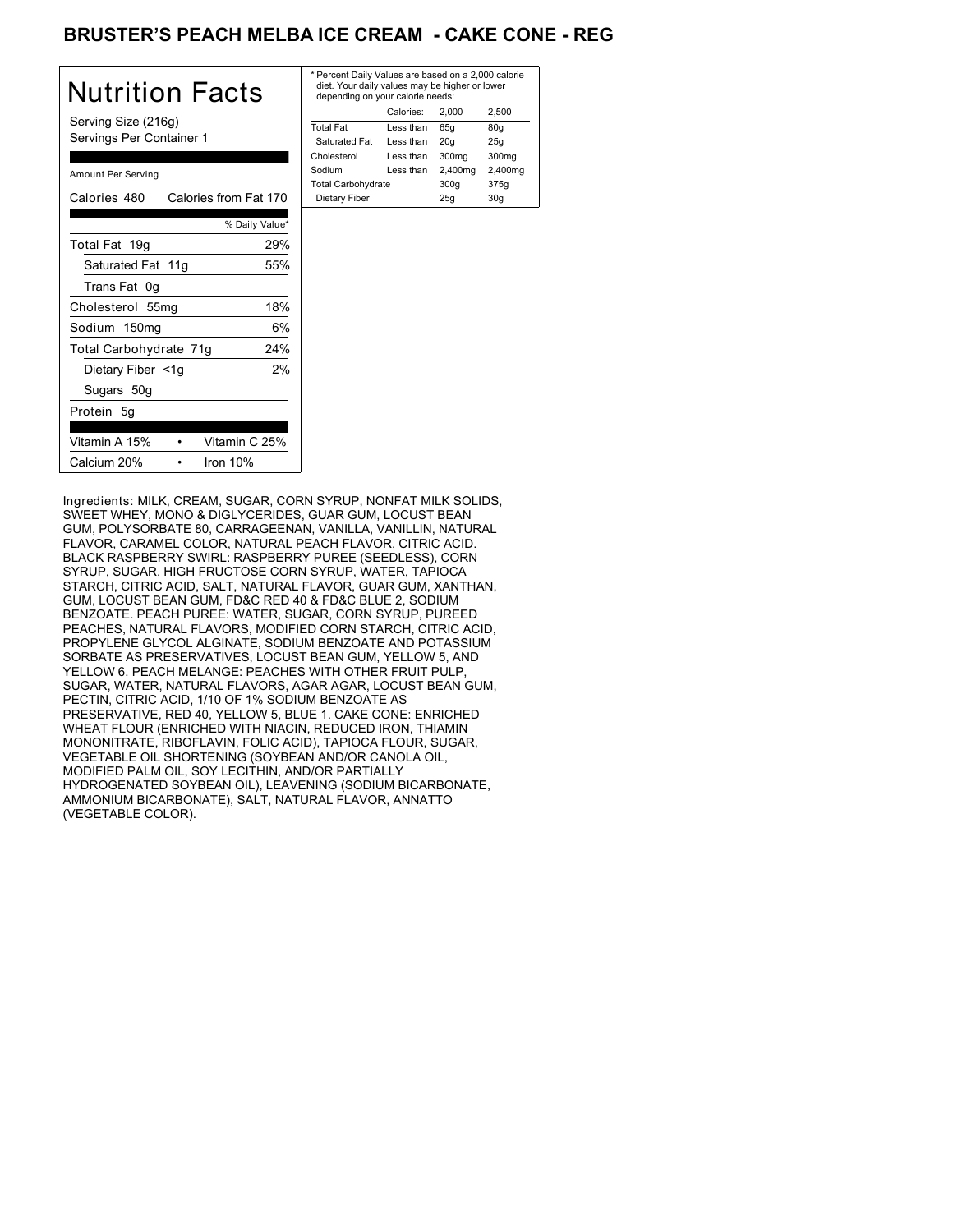### **BRUSTER'S PEACH MELBA ICE CREAM - CAKE CONE - LG**

| Nutrition Facts                                 | * Pe<br>die<br>de |
|-------------------------------------------------|-------------------|
| Serving Size (286g)<br>Servings Per Container 1 | Tota<br>Sa<br>Cho |
| Amount Per Serving                              | Sod<br>Tota       |
| Calories 630<br>Calories from Fat 230           | Die               |
| % Daily Value*                                  |                   |
| 39%<br>Total Fat 25g                            |                   |
| 73%<br>Saturated Fat 15g                        |                   |
| Trans Fat 0g                                    |                   |
| 24%<br>Cholesterol 75mg                         |                   |
| Sodium 200mg<br>8%                              |                   |
| 31%<br>Total Carbohydrate 93g                   |                   |
| Dietary Fiber <1g<br>3%                         |                   |
| Sugars 67g                                      |                   |
| Protein 7g                                      |                   |
| Vitamin A 15%<br>Vitamin C 35%                  |                   |
| Calcium 25%<br>Iron 15%                         |                   |

| Calories:<br>2.500<br>2.000<br><b>Total Fat</b><br>Less than<br>80q<br>65q<br>Saturated Fat<br>20q<br>Less than<br>25q<br>300mg<br>300mg<br>Cholesterol<br>Less than<br>2,400mg<br>2,400mg<br>Sodium<br>Less than<br><b>Total Carbohydrate</b><br>300q<br>375g | * Percent Daily Values are based on a 2,000 calorie<br>diet. Your daily values may be higher or lower<br>depending on your calorie needs: |  |     |     |  |
|----------------------------------------------------------------------------------------------------------------------------------------------------------------------------------------------------------------------------------------------------------------|-------------------------------------------------------------------------------------------------------------------------------------------|--|-----|-----|--|
|                                                                                                                                                                                                                                                                |                                                                                                                                           |  |     |     |  |
|                                                                                                                                                                                                                                                                |                                                                                                                                           |  |     |     |  |
|                                                                                                                                                                                                                                                                |                                                                                                                                           |  |     |     |  |
|                                                                                                                                                                                                                                                                |                                                                                                                                           |  |     |     |  |
|                                                                                                                                                                                                                                                                |                                                                                                                                           |  |     |     |  |
|                                                                                                                                                                                                                                                                |                                                                                                                                           |  |     |     |  |
|                                                                                                                                                                                                                                                                | Dietary Fiber                                                                                                                             |  | 25q | 30q |  |

Ingredients: MILK, CREAM, SUGAR, CORN SYRUP, NONFAT MILK SOLIDS, SWEET WHEY, MONO & DIGLYCERIDES, GUAR GUM, LOCUST BEAN GUM, POLYSORBATE 80, CARRAGEENAN, VANILLA, VANILLIN, NATURAL FLAVOR, CARAMEL COLOR, NATURAL PEACH FLAVOR, CITRIC ACID. BLACK RASPBERRY SWIRL: RASPBERRY PUREE (SEEDLESS), CORN SYRUP, SUGAR, HIGH FRUCTOSE CORN SYRUP, WATER, TAPIOCA STARCH, CITRIC ACID, SALT, NATURAL FLAVOR, GUAR GUM, XANTHAN, GUM, LOCUST BEAN GUM, FD&C RED 40 & FD&C BLUE 2, SODIUM BENZOATE. PEACH PUREE: WATER, SUGAR, CORN SYRUP, PUREED PEACHES, NATURAL FLAVORS, MODIFIED CORN STARCH, CITRIC ACID, PROPYLENE GLYCOL ALGINATE, SODIUM BENZOATE AND POTASSIUM SORBATE AS PRESERVATIVES, LOCUST BEAN GUM, YELLOW 5, AND YELLOW 6. PEACH MELANGE: PEACHES WITH OTHER FRUIT PULP, SUGAR, WATER, NATURAL FLAVORS, AGAR AGAR, LOCUST BEAN GUM, PECTIN, CITRIC ACID, 1/10 OF 1% SODIUM BENZOATE AS PRESERVATIVE, RED 40, YELLOW 5, BLUE 1. CAKE CONE: ENRICHED WHEAT FLOUR (ENRICHED WITH NIACIN, REDUCED IRON, THIAMIN MONONITRATE, RIBOFLAVIN, FOLIC ACID), TAPIOCA FLOUR, SUGAR, VEGETABLE OIL SHORTENING (SOYBEAN AND/OR CANOLA OIL, MODIFIED PALM OIL, SOY LECITHIN, AND/OR PARTIALLY HYDROGENATED SOYBEAN OIL), LEAVENING (SODIUM BICARBONATE, AMMONIUM BICARBONATE), SALT, NATURAL FLAVOR, ANNATTO (VEGETABLE COLOR).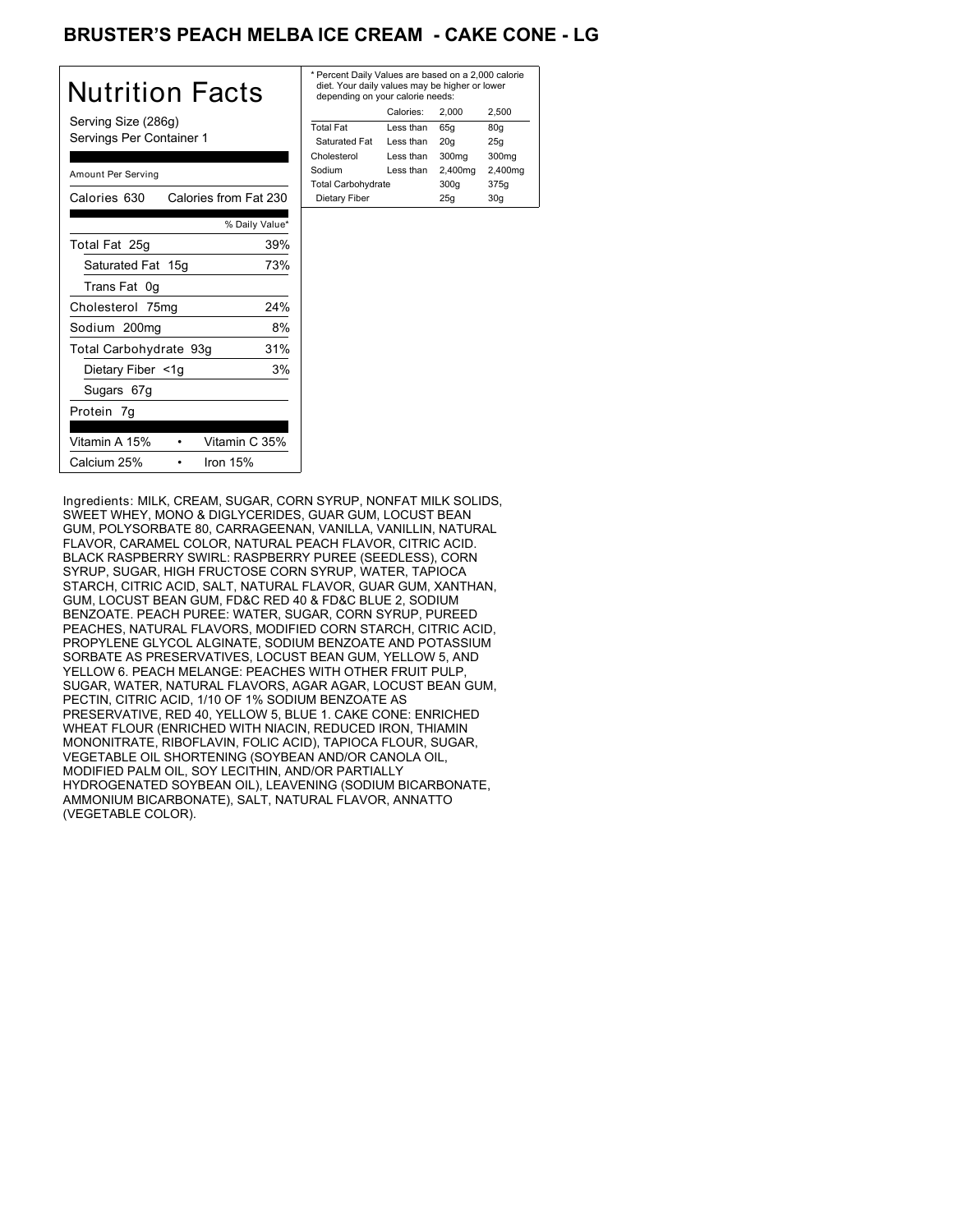### BRUSTER'S PEACH MELBA ICE CREAM - WAFFLE CONE - SM

| Nutrition Facts                                 | * Perce<br>diet. Y<br>deper |
|-------------------------------------------------|-----------------------------|
| Serving Size (170g)<br>Servings Per Container 1 | Total F<br>Satura           |
| Amount Per Serving                              | Choles<br>Sodium<br>Total C |
| Calories from Fat 140<br>Calories 430           | Dietar                      |
| % Daily Value*                                  |                             |
| 24%<br>Total Fat 16g                            |                             |
| Saturated Fat 8q<br>40%                         |                             |
| Trans Fat 0g                                    |                             |
| 15%<br>Cholesterol 45mg                         |                             |
| 4%<br>Sodium 95mq                               |                             |
| 22%<br>Total Carbohydrate 67g                   |                             |
| 1%<br>Dietary Fiber 0g                          |                             |
| Sugars 43g                                      |                             |
| Protein 5g                                      |                             |
| Vitamin C 20%<br>Vitamin A 8%                   |                             |
| Calcium 10%<br>Iron $10%$                       |                             |

| * Percent Daily Values are based on a 2,000 calorie<br>diet. Your daily values may be higher or lower<br>depending on your calorie needs: |           |         |         |
|-------------------------------------------------------------------------------------------------------------------------------------------|-----------|---------|---------|
|                                                                                                                                           | Calories: | 2.000   | 2.500   |
| <b>Total Fat</b>                                                                                                                          | Less than | 65q     | 80q     |
| Saturated Fat                                                                                                                             | Less than | 20q     | 25q     |
| Cholesterol                                                                                                                               | Less than | 300mg   | 300mg   |
| Sodium                                                                                                                                    | Less than | 2,400mg | 2,400mg |
| <b>Total Carbohydrate</b>                                                                                                                 |           | 300q    | 375g    |
| Dietary Fiber                                                                                                                             |           | 25q     | 30q     |

Ingredients: MILK, CREAM, SUGAR, CORN SYRUP, NONFAT MILK SOLIDS, SWEET WHEY, MONO & DIGLYCERIDES, GUAR GUM, LOCUST BEAN GUM, POLYSORBATE 80, CARRAGEENAN, VANILLA, VANILLIN, NATURAL FLAVOR, CARAMEL COLOR, NATURAL PEACH FLAVOR, CITRIC ACID. BLACK RASPBERRY SWIRL: RASPBERRY PUREE (SEEDLESS), CORN SYRUP, SUGAR, HIGH FRUCTOSE CORN SYRUP, WATER, TAPIOCA STARCH, CITRIC ACID, SALT, NATURAL FLAVOR, GUAR GUM, XANTHAN, GUM, LOCUST BEAN GUM, FD&C RED 40 & FD&C BLUE 2, SODIUM BENZOATE. PEACH PUREE: WATER, SUGAR, CORN SYRUP, PUREED PEACHES, NATURAL FLAVORS, MODIFIED CORN STARCH, CITRIC ACID, PROPYLENE GLYCOL ALGINATE, SODIUM BENZOATE AND POTASSIUM SORBATE AS PRESERVATIVES, LOCUST BEAN GUM, YELLOW 5, AND YELLOW 6. PEACH MELANGE: PEACHES WITH OTHER FRUIT PULP, SUGAR, WATER, NATURAL FLAVORS, AGAR AGAR, LOCUST BEAN GUM, PECTIN, CITRIC ACID, 1/10 OF 1% SODIUM BENZOATE AS PRESERVATIVE, RED 40, YELLOW 5, BLUE 1. WAFFLE CONE: ENRICHED BLEACHED WHEAT FLOUR (ENRICHED WITH NIACIN, REDUCED IRON, THIAMIN MONONITRATE, RIBOFLAVIN, FOLIC ACID), SUGAR, VEGETABLE SHORTENING (PARTIALLY HYDROGENATED SOYBEAN AND COTTONSEED OILS), WHOLE EGG, ARTIFICIAL FLAVOR (INCLUDING MALTODEXTRIN, MODIFIED CORNSTARCH, BUTTER, BUTTERMILK), DEXTROSE, SOY LECITHIN, ARTIFICIAL VANILLA FLAVOR.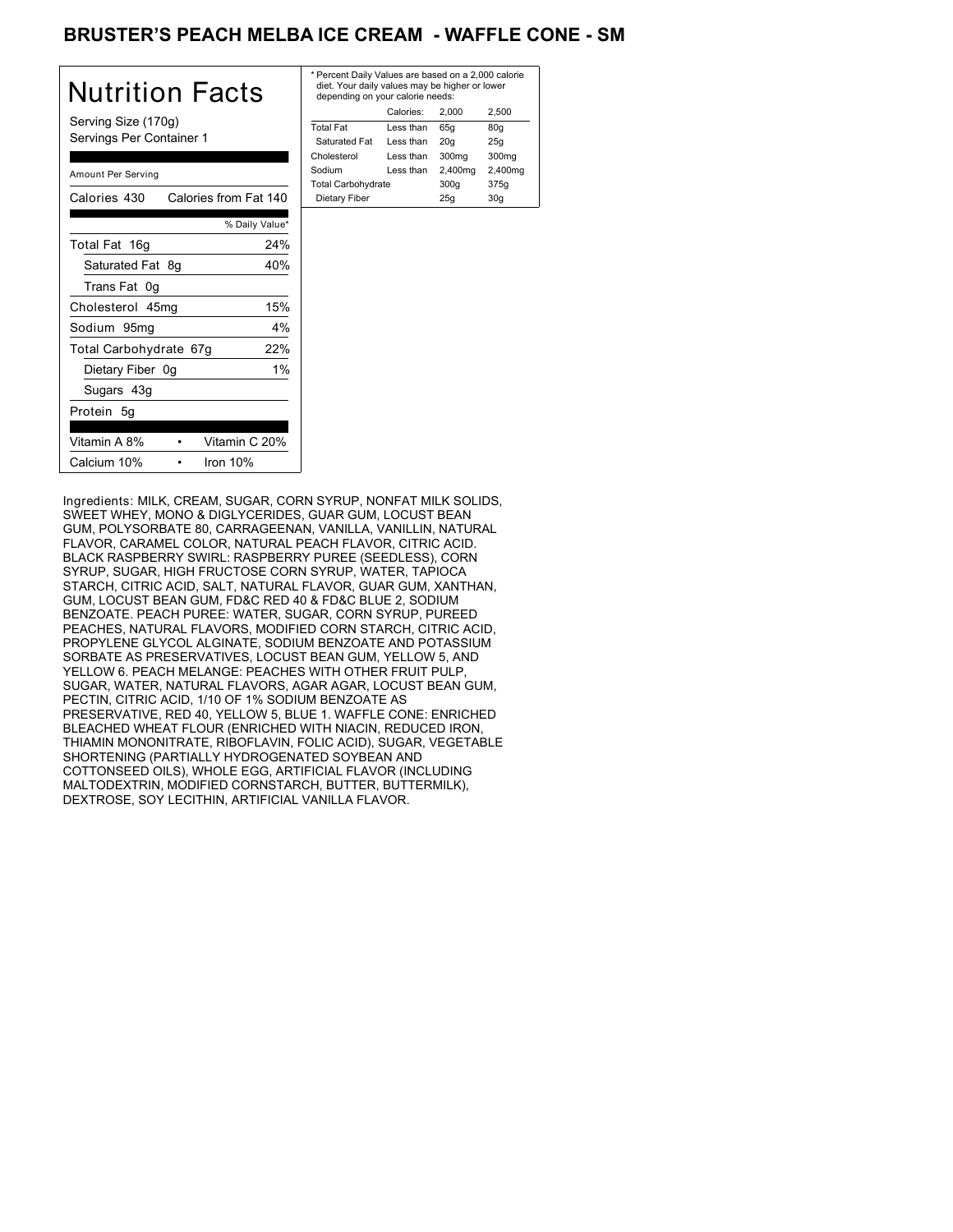### BRUSTER'S PEACH MELBA ICE CREAM - WAFFLE CONE - REG

| Nutrition Facts                                 | * Per<br>diet<br>dep |
|-------------------------------------------------|----------------------|
| Serving Size (240g)<br>Servings Per Container 1 | Total<br>Sat<br>Chol |
| Amount Per Serving                              | Sodi<br>Total        |
| Calories from Fat 200<br>Calories 580           | <b>Die</b>           |
| % Daily Value*                                  |                      |
| 34%<br>Total Fat 22g                            |                      |
| Saturated Fat 12g<br>59%                        |                      |
| Trans Fat 0g                                    |                      |
| 21%<br>Cholesterol 60mg                         |                      |
| Sodium 140mg<br>6%                              |                      |
| 30%<br>Total Carbohydrate 89g                   |                      |
| 2%<br>Dietary Fiber <1g                         |                      |
| Sugars 60g                                      |                      |
| Protein 6g                                      |                      |
| Vitamin A 15%<br>Vitamin C 25%                  |                      |
| Calcium 20%<br>Iron $15%$                       |                      |

| * Percent Daily Values are based on a 2,000 calorie<br>diet. Your daily values may be higher or lower<br>depending on your calorie needs: |           |                   |         |
|-------------------------------------------------------------------------------------------------------------------------------------------|-----------|-------------------|---------|
|                                                                                                                                           | Calories: | 2.000             | 2.500   |
| <b>Total Fat</b>                                                                                                                          | Less than | 65q               | 80q     |
| Saturated Fat                                                                                                                             | Less than | 20q               | 25q     |
| Cholesterol                                                                                                                               | Less than | 300 <sub>mg</sub> | 300mg   |
| Sodium                                                                                                                                    | Less than | 2,400mg           | 2,400mg |
| <b>Total Carbohydrate</b>                                                                                                                 |           | 300q              | 375g    |
| Dietary Fiber                                                                                                                             |           | 25q               | 30q     |

Ingredients: MILK, CREAM, SUGAR, CORN SYRUP, NONFAT MILK SOLIDS, SWEET WHEY, MONO & DIGLYCERIDES, GUAR GUM, LOCUST BEAN GUM, POLYSORBATE 80, CARRAGEENAN, VANILLA, VANILLIN, NATURAL FLAVOR, CARAMEL COLOR, NATURAL PEACH FLAVOR, CITRIC ACID. BLACK RASPBERRY SWIRL: RASPBERRY PUREE (SEEDLESS), CORN SYRUP, SUGAR, HIGH FRUCTOSE CORN SYRUP, WATER, TAPIOCA STARCH, CITRIC ACID, SALT, NATURAL FLAVOR, GUAR GUM, XANTHAN, GUM, LOCUST BEAN GUM, FD&C RED 40 & FD&C BLUE 2, SODIUM BENZOATE. PEACH PUREE: WATER, SUGAR, CORN SYRUP, PUREED PEACHES, NATURAL FLAVORS, MODIFIED CORN STARCH, CITRIC ACID, PROPYLENE GLYCOL ALGINATE, SODIUM BENZOATE AND POTASSIUM SORBATE AS PRESERVATIVES, LOCUST BEAN GUM, YELLOW 5, AND YELLOW 6. PEACH MELANGE: PEACHES WITH OTHER FRUIT PULP, SUGAR, WATER, NATURAL FLAVORS, AGAR AGAR, LOCUST BEAN GUM, PECTIN, CITRIC ACID, 1/10 OF 1% SODIUM BENZOATE AS PRESERVATIVE, RED 40, YELLOW 5, BLUE 1. WAFFLE CONE: ENRICHED BLEACHED WHEAT FLOUR (ENRICHED WITH NIACIN, REDUCED IRON, THIAMIN MONONITRATE, RIBOFLAVIN, FOLIC ACID), SUGAR, VEGETABLE SHORTENING (PARTIALLY HYDROGENATED SOYBEAN AND COTTONSEED OILS), WHOLE EGG, ARTIFICIAL FLAVOR (INCLUDING MALTODEXTRIN, MODIFIED CORNSTARCH, BUTTER, BUTTERMILK), DEXTROSE, SOY LECITHIN, ARTIFICIAL VANILLA FLAVOR.